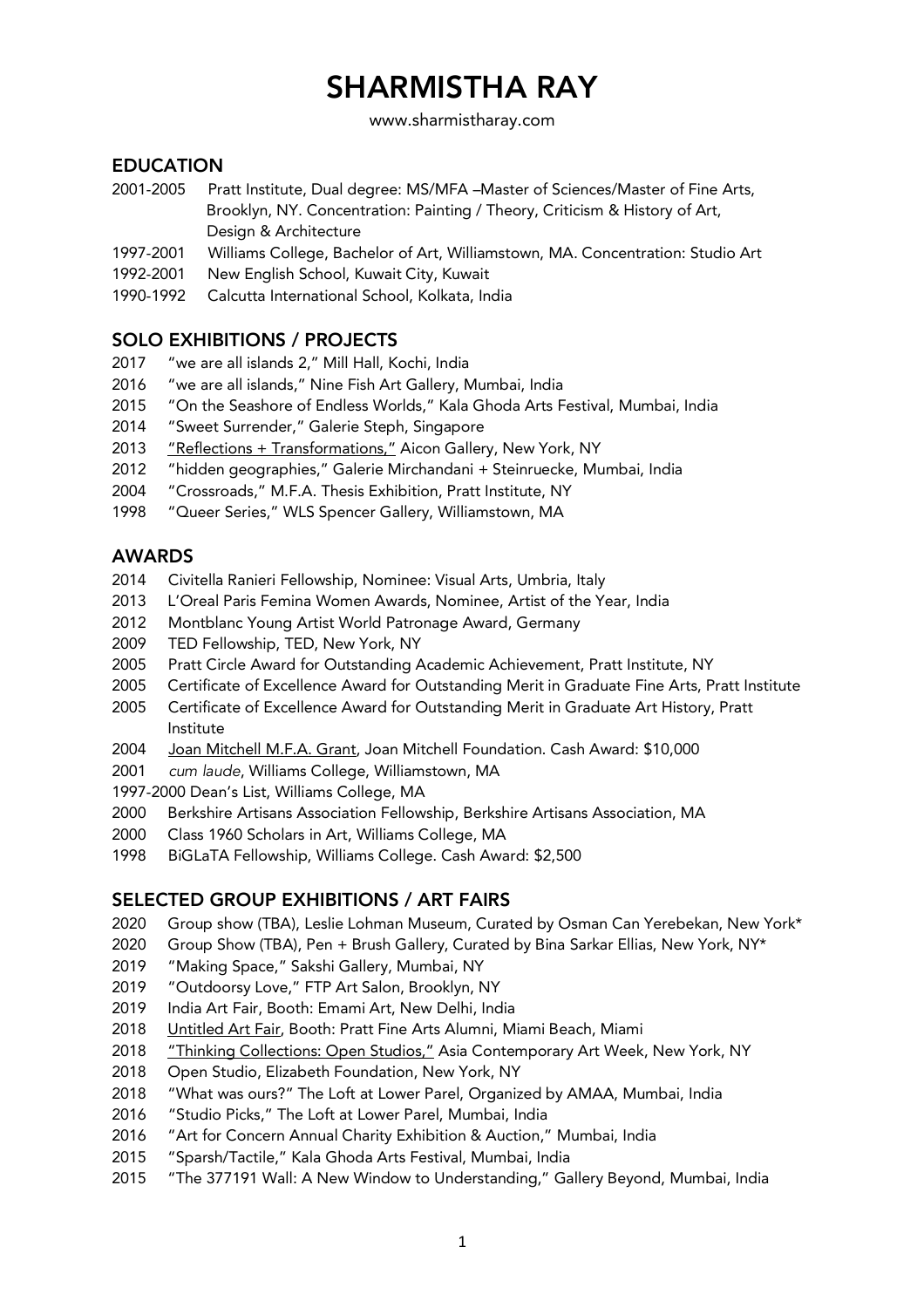- "Reviving the Retinal," Curated by Kathleen Wyma, Gallery OED, Kochi, India
- India Art Fair, Booth: The Loft at Lower Parel, New Delhi, India
- "Cursory Glances," Curated by What About Arts?, Palladium Mall, Mumbai, India
- Asia Contemporary Art Show, Hong Kong, China
- "Noir/Blanc," The Loft at Lower Parel, Mumbai, India
- 2013 "Touched by Bhupen," Galerie Mirchandani + Steinruecke, Mumbai, India
- "Vikhroli Skins," Curated by India Culture Lab, Godrej Industries, Mumbai, India
- "OUT/OFF: Out of the gallery and off the walls," Curated by Chameleon Art Projects, Mumbai
- "RESIST," Engendered, New Delhi; Gallery Beyond, Mumbai; Forum Art, Chennai, India
- India Art Fair, Booth: Aicon Gallery, New Delhi, India
- Open Studio, Space 118, Mumbai, India
- "Museum of Memories," Curated by India Culture Lab, Godrej Industries, Mumbai, India
- Mumbai Galleries Weekend, sponsored by Citibank. Mumbai, India
- "Can You See Me?," Engendered Gallery, New Delhi, India
- "Hope for Haiti-India Cares," Grand Hyatt, Mumbai, India
- "In-si-der," Curated by Sonal Singh and Brinda Kumar, Bodhi Art, Mumbai, India
- Joan Mitchell M.F.A. Grant Recipients, CUE Art Foundation, New York, NY
- "Territories," Aicon Gallery, New York, NY
- 2004 2004 CAC Juried Exhibition, Contemporary Artists Center, North Adams, NY
- "Explorations/Innovations," Kingsborough Community College, New York, NY
- 2004 Annual Pratt MFA Exhibition, Pratt Manhattan Gallery, New York, NY
- "Grand Group Show," Danny Simmons Corridor Gallery, Brooklyn, New York, NY
- "Drawing Show," Parsons Institute, New York, NY
- "MFAs Colliding," New York University, New York, NY
- "Extreme Existence," Schafler Gallery, Pratt Institute, New York, NY
- "9/11: Artists Respond," Schafler Gallery, Pratt Institute, New York, NY
- B.A. Thesis Exhibition, Williams College Museum of Art, MA
- Berkshire Artisans Association Juried Show, Lichtenstein Art Center, MA

### **TEACHING**

- 2019-21 Part-Time Faculty, Graduate Fine Arts, Parsons School of Design, New York, NY; Courses: Critical Thinking I & II (Fall 2019 & Spring 2020) *–Ongoing through 2021*
- MFA Senior Thesis Walkthrough Coordinator, Parsons School of Design, New York\*

Artist-Teacher, Joan Mitchell Foundation, Art Education Program, New York, NY

2002-04 Graduate Teaching Assistant, Pratt Institute, Brooklyn, NY; Courses: Art History Survey I & II 2001-02 Teaching Assistant, Pratt Institute, Brooklyn, NY; Course: Foundation Art

### VISITING ARTIST / CRITIC

- Wassaic Project, Wassaic, NY; Visiting Critic –Coordinator: Will Hutnick (Summer)\*
- Pratt Institute, Brooklyn, NY; BFA Critique: Sculpture Instructor: John Monti (Spring)\*\*
- Lehman College, City University of New York, NY; Visiting Artist—Coordinator: Dannielle Tegeder (Spring)\*\*
- Pratt Institute, Brooklyn, NY; Visiting Critic, MFA Presentations –Coordinator: Jean Shin (Fall)
- Parsons School of Design, New York; Guest Critic, MFA Senior Critique –Coordinator: H. Lan Thao Lam (Spring)
- Parsons School of Design, New York; Guest Critic, BFA Senior Critique –Coordinator: Srestha Rit Premnath (Spring)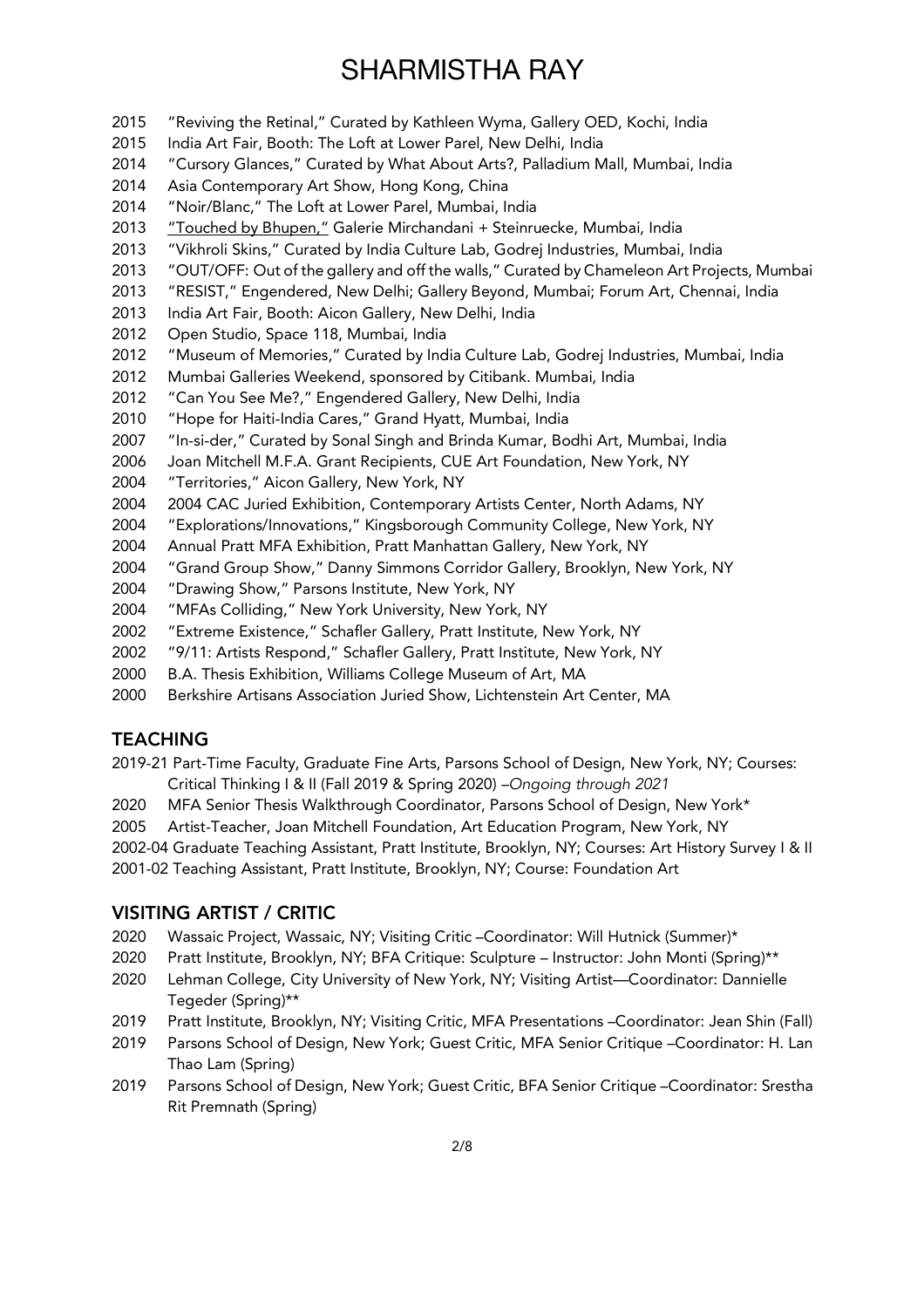- 2019 Pratt Institute, Brooklyn, NY; Guest Moderator, MFA Presentations (Spring)
- 2019 Wassaic Project, Wassaic, New York; Visiting Critic –Coordinator: Will Hutnick (Fall)
- 2019 Flux Factory, Queens, New York; Visiting Critic –Coordinator: Maya Suesss (Summer)
- 2018 Lehman College, City University of New York, NY; Visiting Artist –Coordinator: Dannielle Tegeder (Fall)
- 2018 Elizabeth Foundation for the Arts, New York, NY; Visiting Critic –Coordinator: Bill Carroll
- 2017 INK Fellows Program, INK Conferences, Bangalore, India; Visual Arts Jury Selection
- 2016 Piramal Art Residency, theme: "binary," Mumbai, India; Jury Selection
- 2016 What About Arts? Art residency, Mumbai, India; Visiting Artist
- 2016 Piramal Art Residency, theme: "binary," Mumbai, India; Visiting Artist

#### ARTIST RESIDENCIES / RETREATS

- 2017-19 Elizabeth Foundation for the Arts, Short-term member, New York, NY
- 2015 TED Fellows Retreat, "Swimming Against the Tide," Monterey, CA
- 2013 TED Fellows Retreat, "Fellows Climbing Mountains," Whistler, Canada
- 2012 Engendered Artist Residency, New Delhi, India
- 2011-12 Space 118, Mumbai, India
- 2010 ProHelvetia Curators' Residency, Art Basel 41, Switzerland

### SELECTED SPEAKING ENGAGEMENTS

- 2020 "Modernism in Bengal," Lecture Series, DAG New York, NY (Ongoing)\*
- 2019 Art Basel Miami Beach, Miami, FL; "Stonewall 50: What Now?" Co-panelists: Stuart Comer, AA Bronson, Carlos Motta
- 2019 Artcritical Review Panel, Brooklyn Public Library, NY; Co-panelists: David Cohen, Raphael Rubinstein, Seph Rodney
- 2019 SXSW, Austin, TX; Panel: "Womanhood, Motherhood & Entrepreneurship"
- 2019 "TheSUMMIT 2019: Escape from Gravity," Co-panelists: Nat Roe (Flux Factory), Felicity Hogan (NYFA); Pratt Institute, Brooklyn, NY
- 2018 Artcritical Review Panel, Brooklyn Public Library, NY; Co-panelists: Faye Hirsch, Robert C. Morgan, David Cohen
- 2017 "Fine Arts: Entrepreneurship and the Creative Economy," Roundtable discussion, Steuben Gallery, Pratt Institute, Brooklyn, NY
- 2015 Public Lecture, "Second Wave Feminism," Goethe-Institut / Max Mueller Bhavan, Mumbai
- 2013 Visiting Artist Lecture, WLS Spencer Art Studio, Williams College, Williamstown, MA
- 2013 TED Talk, TED Fellows Retreat, Whistler, Canada. Duration: 8 min
- 2011 "The Persistent Question of Indianness," Public lecture & panel discussion; India Art Festival, Nehru Center, Mumbai, India
- 2010 "Sources of Departure, Sites of No-Return" (Chair & Moderator), Emami Chisel, Kolkata, India
- 2009 Public Lecture, "Mapping South Asian Diaspora Art;" Asia Society, Mumbai, India
- 2009 "Global and Romani," Symposium participant; Emami Chisel, Kolkata, India
- 2009 "Asian Art on Western Circuits of Exchange," Co-panelists: Yuko Hasegawa, Hans Ulrich Obrist, Ranjit Hoskote. India Art Summit, New Delhi, India
- 2009 "India Personal and Political," Co-panelists: Bina Sarkar Ellias, Ranjit Hoskote. Crossword Bookstore, Mumbai, India
- 2006 Public Lecture, "Indian Artists and the Flat World," CSMVS (Prince of Wales Museum), Mumbai, India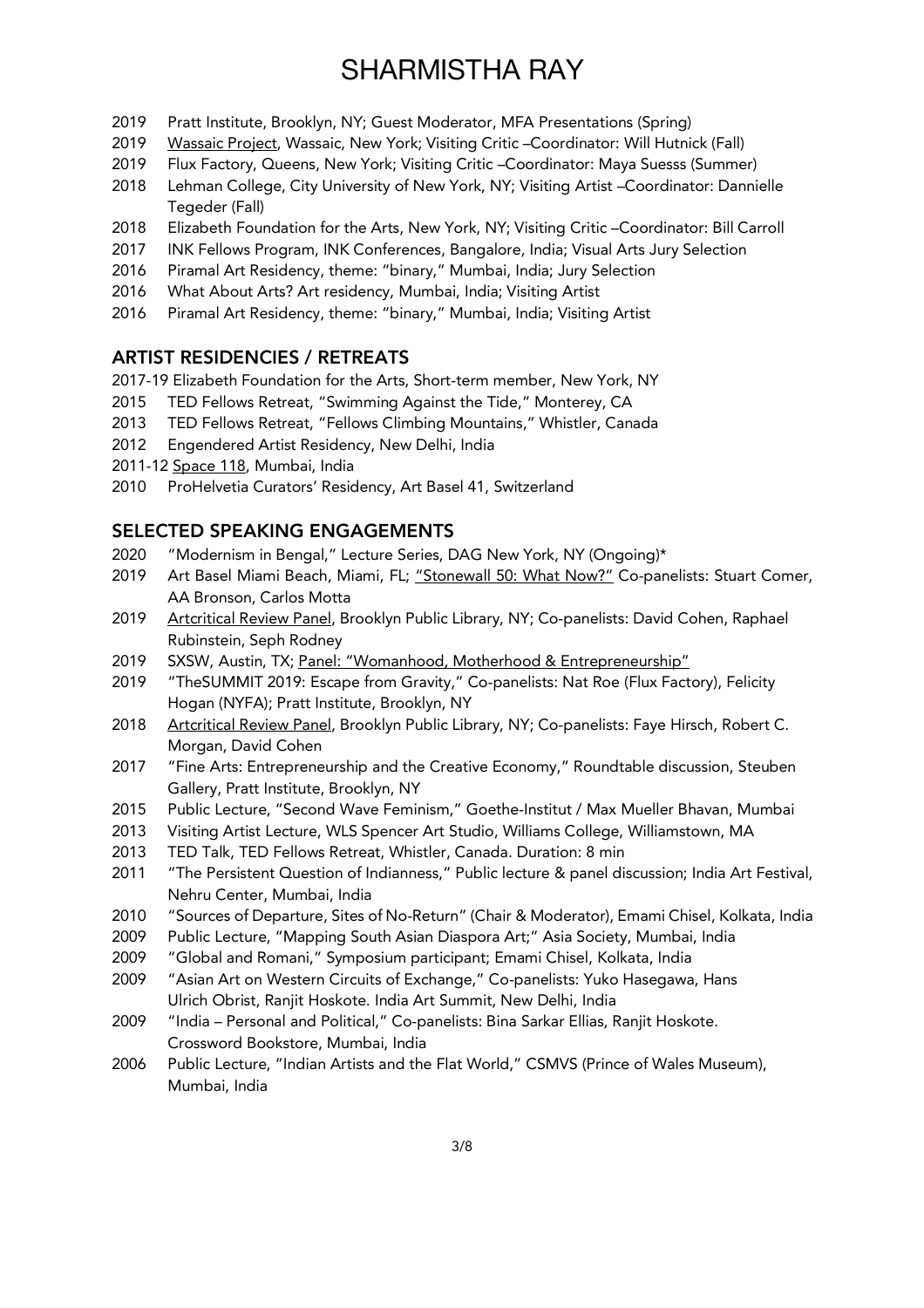### ART MANAGEMENT / ART ADMINISTRATION

2019-ongoing CUE Art Foundation, New York, NY; Role: Development Manager

2015-16 Kochi Biennale Foundation, Kochi, India; Role: Fundraising Consultant

2013-14 Art Basel, Basel, Hong Kong, Miami; Role: VIP Representative, India

2011 Hauser & Wirth, London, New York, Zurich; Role: Sales Director – Asia

- 2006-10 Bodhi Art, Mumbai, Delhi, Singapore, New York, Berlin. Roles: Gallery Manager (2006); Gallery Director – Mumbai (2007-8); Managing Director / Global Head – Sales (2008-10)
- 2002-03 Bose Pacia Gallery, New York, NY; Role: Part-time Internship
- 2000 Jenny Holzer Studio, Hoosick Falls, NY; Role: Full-time Internship
- 1999-2000 Williams College Museum of Art, MA; Role: Museum Associate

### ART SALONS

- 2019 Curator, "Outdoorsy Love," Private residence, Brooklyn, New York
- 2017 Curator & Moderator, "Politics of Art*,*" Goethe-Institut/Max Mueller Bhavan, Mumbai
- 2017 Co-curator, "Raising Feminist Sons," The Upstairs Studio, Mumbai
- 2016 Curator & Moderator, "Body Politics: Deconstructing the Male Gaze in the Visual, Literary and Performative Arts," Piramal Museum of Art, Mumbai
- 2016 Curator, "Genesis Eternal: Art Production, Sustainable Materials and the Environment," Museum of Goa, Goa
- 2016 Curator, "Sentient Objects, Second Lives," Kala Ghoda Arts Festival, Mumbai
- 2016 Curator & Moderator, "Pushing Boundaries: Design on the Edge," TARQ, Mumbai
- 2015 Curator, "Mythic Beings," Sharmistha Ray Studio, Mumbai
- 2015 Curator, "Secret Supper Project," Private residence, Mumbai
- 2014 Curator, "Writer as Shaman," Sharmistha Ray Studio, Mumbai
- 2014 Curator, "Alternative Spaces and New Initiatives," Sharmistha Ray Studio, Mumbai

### CURATED PROJECTS

- 2010 "A Place of Their Own," Group Exhibition, Gallery BMB, Mumbai, India
- 2010 "The Art of Travel," Condé Nast Traveler India, Oberoi Hotel, Mumbai, India

### ART CRITICISM / WRITING / INTERVIEWS

- 2019 Sharmistha Ray, When the Arts Resist Imperialism, Hyperallergic, 7 Sep
- 2019 Sharmistha Ray, An Indian Master of Fiber, Clay, and Bronze, Hyperallergic, 20 July
- 2019 Sharmistha Ray, A Trailblazing Lesbian Gets Her Due, Hyperallergic, 29 June
- 2019 Sharmistha Ray, "Lover's Discourse: Cansu Korkmaz," Artcritical, 19 Apr
- 2019 Sharmistha Ray, "Reviving a Forgotten Artist of the Occult." Hyperallergic, 23 Mar
- 2019 Sharmistha Ray, "India's Reclusive Master of Primordial Form," Hyperallergic, 16 Mar
- 2019 Sharmistha Ray, "Navigating the Slippage Between Reality and Illusion," Hyperallergic, 9 Mar
- 2019 Sharmistha Ray, "Armory Week Lowdown: Shows To See," 2 Mar
- 2019 Sharmistha Ray, "Filling Art History's Feminist Gaps," Hyperallergic, 20 Jan
- 2018 Sharmistha Ray, "The Young Firebrands of Indian Modernism," Hyperallergic, 22 Dec
- 2018 Sharmistha Ray, "An Artist's Soul, Out at Sea," Hyperallergic, 8 Dec
- 2018 Sharmistha Ray, "Asia Contemporary Art Week," Ocula, 15 Nov
- 2018 Sharmistha Ray, "Kanishka Raja's Life Between Two Worlds," Hyperallergic, Sep '18
- 2018 Sharmistha Ray, "Harnessing the Revelatory Power of Masks," Hyperallergic, Jul '18
- 2018 Sharmistha Ray, "A Feminist Artist's Postcolonial Animations," Hyperallergic, May '18
- 2018 Sharmistha Ray, "Everything You Missed From New York's Edition of the Frieze Art Fair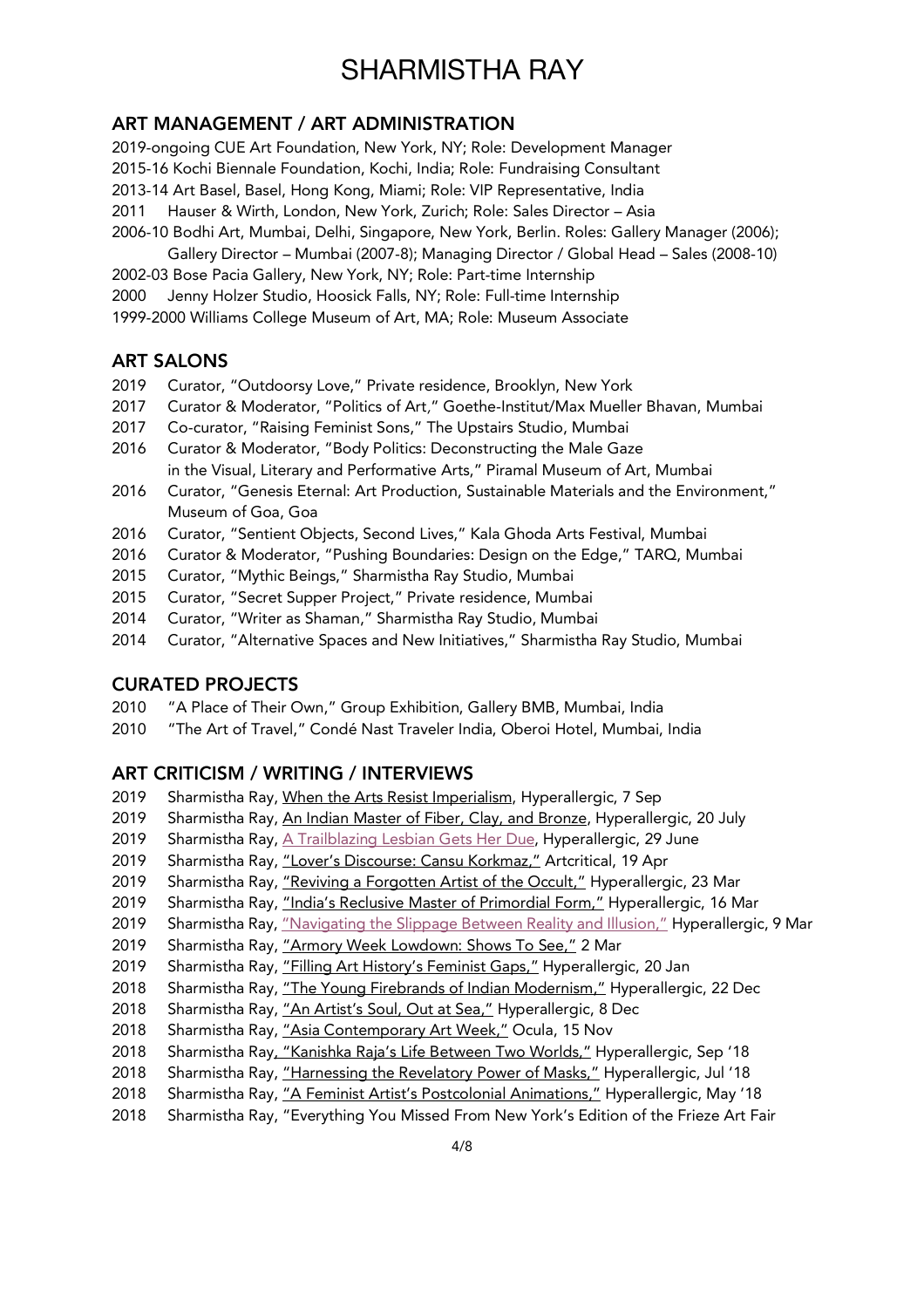2018," Elle India, elle.in, May '18

- 2018 Sharmistha Ray, "Iterations: Dannielle Tegeder in Conversation with Sharmistha Ray," Artcritical.com, 15 Mar '18
- 2017 Sharmistha Ray, "An Iraqi Artist Bears Witness to the Trauma of Displacement," Hyperallergic, Nov '17
- Sharmistha Ray, "Angel Network," Elle India, Nov '16
- Sharmistha Ray, "Dreamworks," Vogue India, Nov '16
- Sharmistha Ray, "Interview with Hans Ulrich Obrist," experimenter.in, 28 Jul '16
- Sharmistha Ray, "Interview with Naman Ahuja," experimenter.in, Jul '16
- Sharmistha Ray, "Interview with Natasha Ginwala," experimenter.in, Jul '16
- Sharmistha Ray, "Interview with Rahaab Allana," experimenter.in, Jul '16
- Sharmistha Ray, "Interview with Marta Smolinska," experimenter.in, Jul '16
- Sharmistha Ray, "Interview with Ariana Pradal," experimenter.in, Jul '16
- 2016 Sharmistha Ray, "In India, Choosing a Hairstyle is an Act of Social Revolt," TED Fellows x Medium.com, 25 Apr '16
- Sharmistha Ray, "Hit List," Elle India, Jan '16
- 2015 Sharmistha Ray, "The Mumbai of Howard Hodgkin," Mint Lounge, 7 Feb '15
- Sharmistha Ray, "Inspiration from a Port," livemint.com, 22 Dec '14
- Sharmistha Ray, "Seven artists you must see at Kochi," livemint.com, 17 Dec '14
- Sharmistha Ray, "A vortex near the sea," livemint.com, 14 Dec '14
- Sharmistha Ray, "Anish Kapoor: Home Truths," Elle India, Dec '14
- Sharmistha Ray, "Media Frenzy," Elle India, Mar '14
- Sharmistha Ray, "The Vanhaerents Art Collection," Take on Art, '14
- Sharmistha Ray, "Conversation with Uli Sigg," Take on Art, '14
- Sharmistha Ray, "States of Arousal," Visual Essay, Gaysi Zine 05, Nov '14
- Sharmistha Ray, "Walking the Razor's Edge," Art India, Dec '10
- Sharmistha Ray, "Curating in the Ghetto," Indian Contemporary Art Journal, '10
- Sharmistha Ray, "Artistic Trail," Vogue India, Sep '10
- Sharmistha Ray, "When Indian art went global," Man's World India, '10
- Sharmistha Ray, "Young artists lay new foundations," The Economic Times, 10 Mar '10
- Sharmistha Ray, "A Place of Their Own," Art Pulse, Oct-Nov '09
- Sharmistha Ray, "Review: L.N. Tallur," Art Asia Pacific, Sep '09
- Sharmistha Ray, "Intimate Theater: A Soliloquy of Dislocations," Wynwood Art Mag., '09
- Sharmistha Ray, "The Business of Art," Verve India, '09
- Sharmistha Ray, "A Way in the World," Art India, Jun '09
- Sharmistha Ray, "In touch with the Indian inside," The Telegraph, 9 Nov '06

### EXHIBITION CATALOGUES / JOURNALS

- Nancy Adajania (editor), "Some Things That Only Art Can Do: A Lexicon of Affective Knowledge," Aroop / The Raza Foundation
- Nancy Adajania, "A Polymorphous Love: Queering the Straight and Narrow," Exhibition Catalogue, we are all islands
- Ranjit Hoskote (editor), "Touched by Bhupen," Exhibition Catalogue, "Touched by Bhupen"
- 2013 Kit White, Q&A, Exhibition Catalogue, "Reflections + Transformations"
- Deepanjana Pal, "The act of seeing," Exhibition e-Catalogue, "Can You See Me?"
- Nancy Adajania, "How the Nomad Holds, Grasps and Moulds the Shape of her Location," Exhibition e-Catalogue, hidden geographies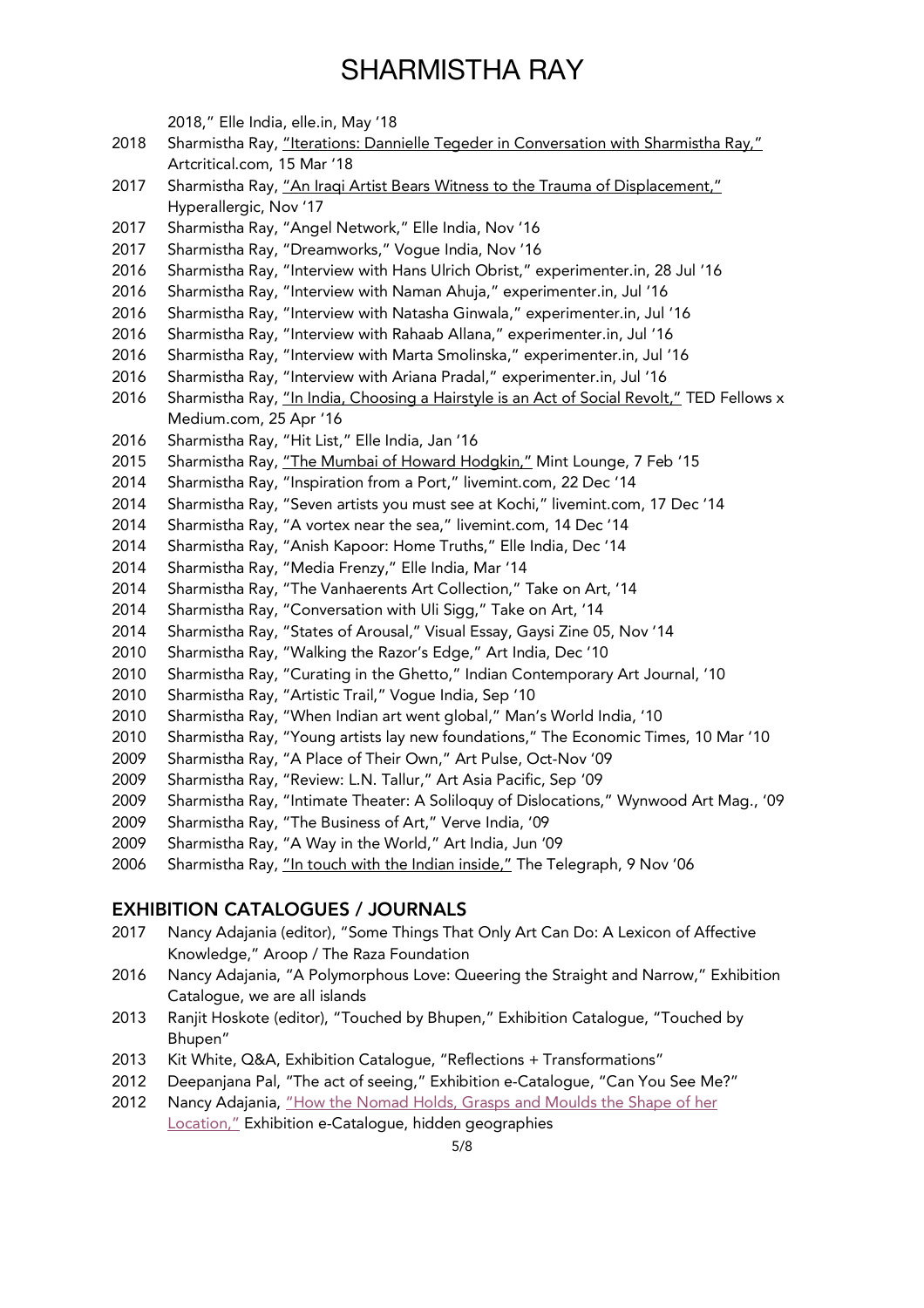# SELECTED PRESS / REVIEWS

- Ed Winkleman, "Stonewall at 50: Has LGBTQIA+ culture been normalized?," artbasel.com
- 2019 Lavina Melwani, "Stonewall 50 and Gay Pride: One on One with Sharmistha Ray," Lassi with Lavina, 30 Dec 2019
- 2019 Lavina Melwani, "It's Gay Pride Month in America and Indian Americans are part of it," CNBCTV-18.com, 6 July 2019
- 2019 Art Is My Place of Healing, Interview with Kiran Manral, Shethepeople.tv, 29 July 2019
- 2018 Bansie Vasvani, Asia Contemporary Art Week, Ocula, 5 Nov 2018
- Arya P. Dinesh, "Seamless Expressions," Indulge Magazine, Indian Express, Feb '17
- Bina Sarkar Ellias (editor), "Hope & Peace," International Gallerie, Vol. 20 No. 1, '17
- 2017 Jaya Kanoria, "Looking into the well," ART India, Volume XXI, Issue II Quarter II, '17
- 2017 Katharina Domscheit-D'Souza, "Queering the Landscape," Take on Art, Jan-Jun '17
- 2016 Riddhi Doshi, "Merging into a Digital Reality," The Hindu, Oct '16
- *"Artist Sharmistha Ray takes us behind the scenes,"* Vogue India Blog, '16
- 2016 Cheryl-Ann Couto, "Digital Dystopia," Elle India, Oct '16
- 2016 Karen Eng, "In Search of the Queer Divine," TED Fellows Blog, Oct '16
- Kusumita Das, "An archipelago of art forms," The Hindu, 25 Sep '16
- Deepali Singh, "Two Women," Two Shows," DNA After Hours, Oct '16
- "A Trip to an Astral Land," Mumbai Mix, Oct '16
- "Sharmistha Ray's Interpretation of Love in the Technological Age," Verve India, 4 Oct '16
- "Best of Mumbai this weekend in 10 events," Hindustan Times, 29 Sep '16
- 2016 Indira Basu, "Redefining body politics," The Hindu, 29 Apr '16
- Benita Fernando, "Women gaze back at Raja Ravi Varma," Midday, 24 Apr '16
- Maria Louis, "Being Woman," Architecture and Interiors India, Aug '15
- Maria Louis, "Crescent of a Woman," Architecture and Interiors India, Mar '15
- Lajja Shah, "The Sea, The Sea," ART India, Vol XIX, Issue III, Jun '15
- Parmesh Shahani, "Parmesh's Viewfinder: Breaking Stereotypes," Verve India, 13 Oct '15
- Amrita Paul, "Art of Steel with artist Sharmistha Ray," shethepeople.tv, 8 Sep '15
- "Artist Sharmistha Ray Unveils First Figurative Painting," gaysifamily.com, 24 Jul '15
- Malavika Sangghvi, "Soulful Salon," Midday, 21 Jul '15
- Huzan Tata, "Three's Company," Verve India, Jul '15
- "Indian Artists Who Are Exploring Sex & Sexuality in Important Ways," homegrown.com
- "Painting the Town Blue," Times of India, Feb '15
- Arshie Chevalwala, "Sharmistha Ray Images a Painting in 3D," Elle India, elle.in, Feb '15
- Riddhi Doshi, "Visitors get up close and personal with art," Hindustan Times, 9 Feb '15
- Siddhartha Shah, "Space between Spaces," ART India, 2014
- Samanta Batra Mehta, "In her own voice," Take on Art, 2014
- "Alpha Female," Elle India, elle.in, Oct '13
- "Delhi Spread," Art + Auction Magazine, Jan '13
- Phalguni Desai, "In Memory," Time Out Mumbai, Nov 22 Dec 5, '13
- Karen Eng, "Hidden Geographies," TED Blog, 18 Oct '13
- Olina Banerjee, "Global Art Comes Home," India Today, 13 Feb '12
- Simran Bhalla, "Spaced, out," Time Out Delhi, Feb '12
- Rituparna Som, "Deskjob to workshop," Grazia India, Feb '12
- 2012 Parmesh Shahni, "Geographies of Being," Verve India, Feb '12
- Nirali Dixit-Hathi, "Look hues here," Bombay Times, 9 Feb '12
- Alaka Sahani, "Bold and Colourful," The Indian Express, 5 Feb '12